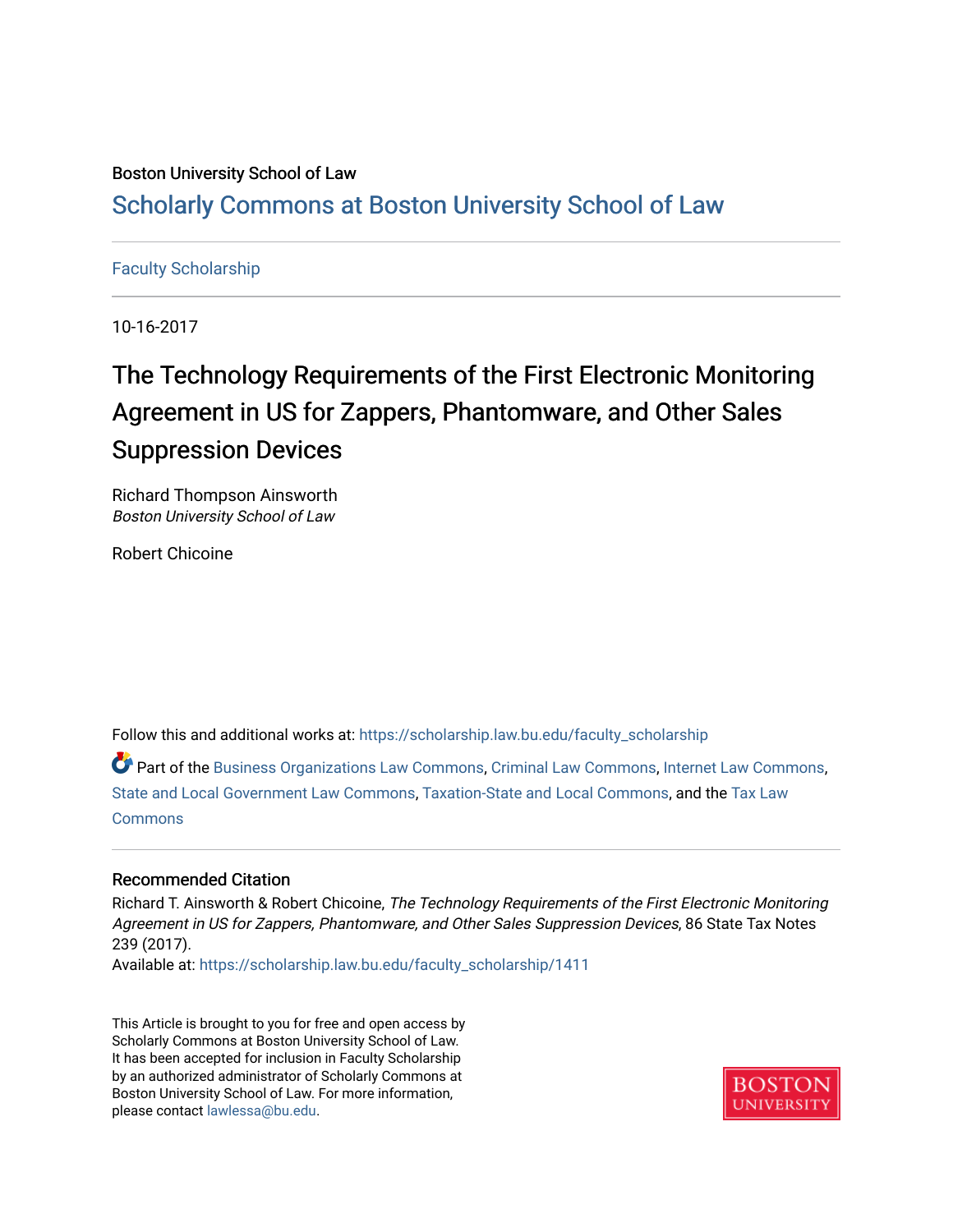

# **THE TECHNOLOGY REQUIREMENTS OF THE FIRST ELECTRONIC MONITORING AGREEMENT IN US FOR ZAPPERS, PHANTOMWARE, AND OTHER SALES SUPPRESSION DEVICES**

Boston University School of Law Law & Economics Series Paper No. 18-15

July 2018

Richard T. Ainsworth Robert J Chicoine

Boston University School of Law

Electronic copy available at: https://ssrn.com/abstract=3212262 Electronic copy available at: https://ssrn.com/abstract=3212262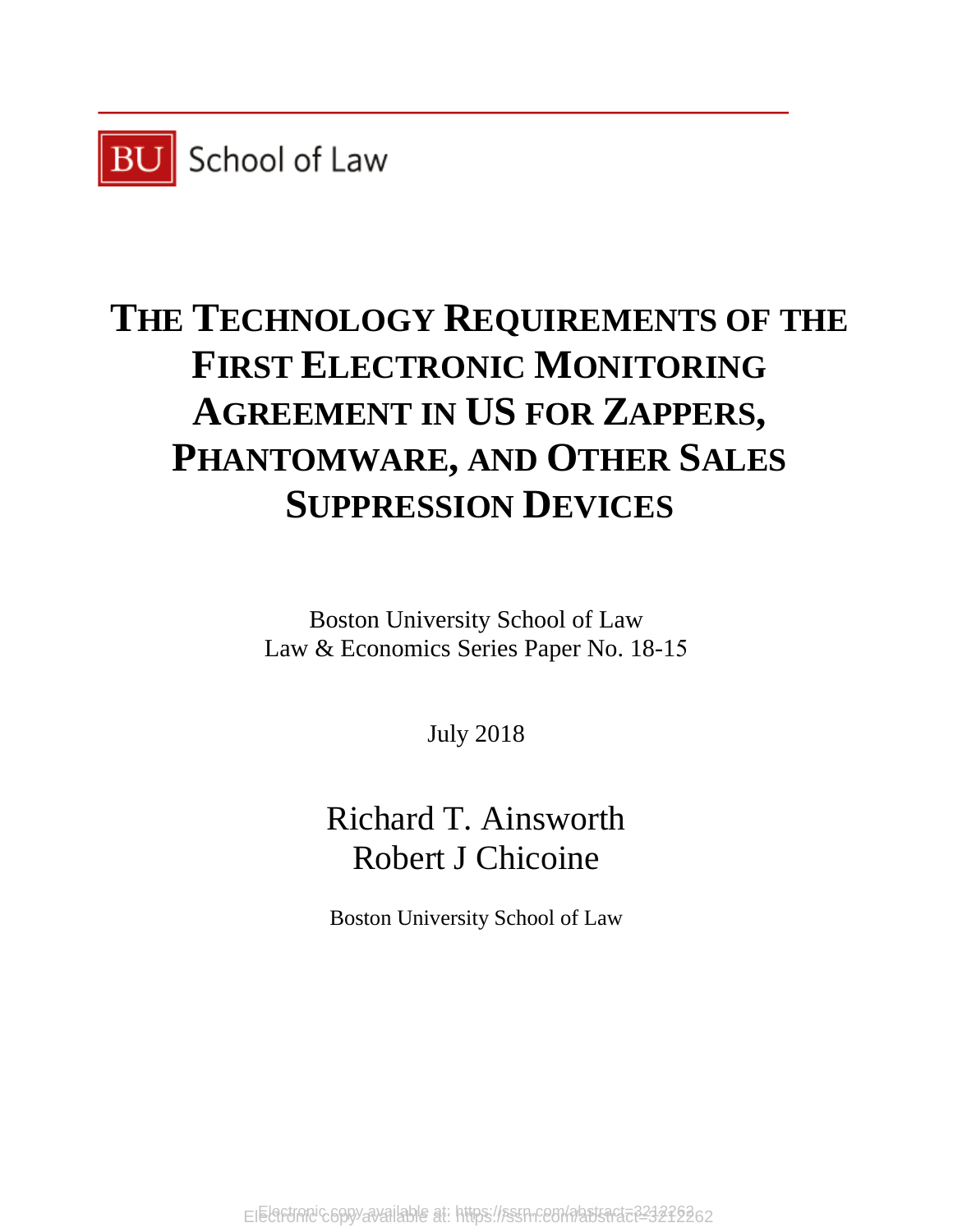#### THE TECHNOLOGY REQUIREMENTS OF THE FIRST ELECTRONIC MONITORING AGREEMENT IN US FOR ZAPPERS, PHANTOMWARE, AND OTHER SALES SUPPRESSION DEVICES

Richard T. Ainsworth Robert J Chicoine

On August 30, 2017, a plea was entered in the case of case of *State of Washington v. Wong*, Wash. Super. Ct., No. 16-1-00179-0, and as a result the first electronic monitoring agreement of sales transactions in the US (the "Monitoring Agreement") was legislatively imposed on a retail business.

The Monitoring Agreement was negotiated between the State of Washington Department of Revenue (the "WA DOR") and the taxpayer over a period of several months and is comprised of two parts: the basic agreement, which covered the obligations and rights of the parties, and an appendix, which defines the scope of sales information to be monitored, and the technological means by which that information is gathered, secured from manipulation, and transmitted electronically to the DOR.

This paper focuses upon the technology requirements in this first-of-its-kind electronic monitoring agreement between a revenue authority and a taxpayer in the US. The basic agreement, which not only delineates the specific obligations of the taxpayer to provide the WA DOR with real time access to retail sales information, but also sets out various protections for the taxpayer, such as limitations on possible allegations of breach, rights to cure, and administrative adjudication of material disputes, all designed to protect the taxpayers right to continue in business, will be discussed in a separate follow-up article.

The problem this agreement seeks to address is sales suppression at the point of sale (POS). Not traditional sales suppression, or skimming with double tills, but sophisticated technology-assisted skimming. The specific targets are programs known as Zappers and Phantomware, which are used with POS systems or electronic cash registers (ECRs) to manipulate sales figures. Once installed, an electronic monitoring system will solve other types of suppression, like internal theft, open till, misuse of legitimate functions such as training mode, or voided transactions, but those frauds are not its immediate target.

Electronic monitoring of retail sales by taxing authorities is not unusual outside of the US. It has been used for decades to counteract Zappers and Phantomware, but never before has it been used in the US. [1](#page-2-0)

Perhaps the best analogy to electronic monitoring of sales is the use of video cameras installed by businesses to monitor inventory theft. Electronic monitoring of POS systems or ECRs is simply using technology to watch in real-time for indications of suppression or

l

<span id="page-2-0"></span><sup>1</sup> Richard T. Ainsworth & Urs Hengartner, *Quebec's Sales Recording Module (SRM): Fighting the Zapper, Phantomware, and Tax Fraud with Technology*, 57 CANADIAN TAX JOURNAL 715 (2009)(discussing antisuppression systems in Quebec, Sweden, Greece, Brazil, Argentina, Belgium, Germany and Italy among others).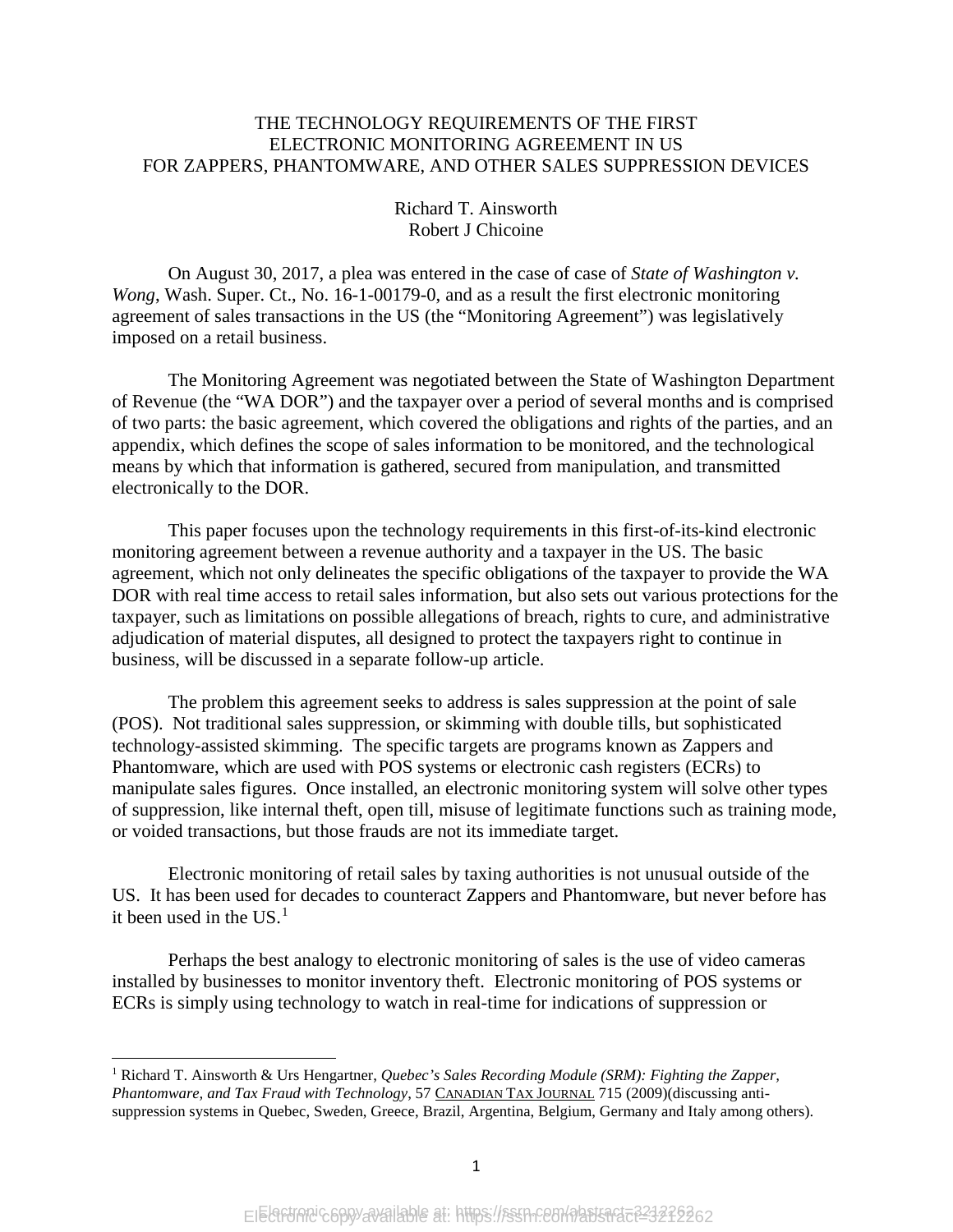manipulation of the sales data that allows the sales tax paid by customers to go unreported by the shop owner.

#### ONLY IN WASHINGTON<sup>[2](#page-3-0)</sup>

Twenty-five states have laws expressly prohibiting electronic sales suppression such as Zappers, Phantomware, and other suppression devices. [3](#page-3-1) In *Wong* (the "Taxpayer"), the WA DOR prosecuted the use of a Profitek Zapper.<sup>[4](#page-3-2)</sup> Other investigations continue to occur in Washington for suspected use of Zappers and Phantomware.

Financial penalties and criminal sanctions, including incarceration, are the punishments meted out in each of the twenty-five states. Washington's anti sales suppression statute is unique in two important respects: 1) it prohibits engaging in future business activity after conviction, and 2) a taxpayer is compelled to find an electronic monitoring solution which must be "acceptable to the department."

There is a three-part exception to the business prohibition provision, one part of which requires the Taxpayer to pay the tax liability "lawfully due" and another requires the installation of an electronic monitoring "acceptable to the department". The Washington statute provides:

(b) It is unlawful for any person who has been convicted of violating this section to engage in business, or participate in any business as an owner, officer, director, partner, trustee, member, or manager of the business, unless:

(i) All taxes, penalties, and interest *lawfully due* are paid;

(ii) The person pays in full all penalties and fines imposed on the person for violating this section; and

(iii) The person, if the person is engaging in business subject to tax under this title, or the business in which the person participates, *enters into a written agreement with the department for the electronic monitoring of the business's sales*, by a method acceptable to the department, for five years at the business's expense.<sup>[5](#page-3-3)</sup>

Aside from the uncertainty of trying to timely satisfy requirements determined, in large part, by the discretion of the WA DOR i.e. the amount of tax legally due, the monitoring method acceptable to the WA DOR, and the terms of an agreement which the WA DOR will actually accept, practical technologic issues render the requirements of this provision far more difficult than they may first appear.<sup>[6](#page-3-4)</sup>

l

<span id="page-3-0"></span><sup>2</sup> Details of this case in the context of the Washington statute are considered in Richard T. Ainsworth & Robert J. Chicoine, *Zappers, Phantomware and Other Sales Suppression Software in the State of Washington,* STATE TAX NOTES (forthcoming).<br><sup>3</sup> A Zapper places sales suppression programming on a removable CD or memory stick, whereas Phantomware is

<span id="page-3-1"></span>suppression programming installed on a ECR/POS system. Their function is the same.

<span id="page-3-2"></span><sup>4</sup> For a discussion of the Profitek Zapper see: Richard T. Ainsworth, *Sales Suppression: The International Dimension*, 65 AMERICAN UNIVERSITY LAW REVIEW 1241 (2016).

<span id="page-3-3"></span><sup>5</sup> RCW 82.32.290(4)(b)

<span id="page-3-4"></span><sup>6</sup> The authors perceive a number of legal challenges to Washington's sales suppression statute, which are beyond the scope of this article.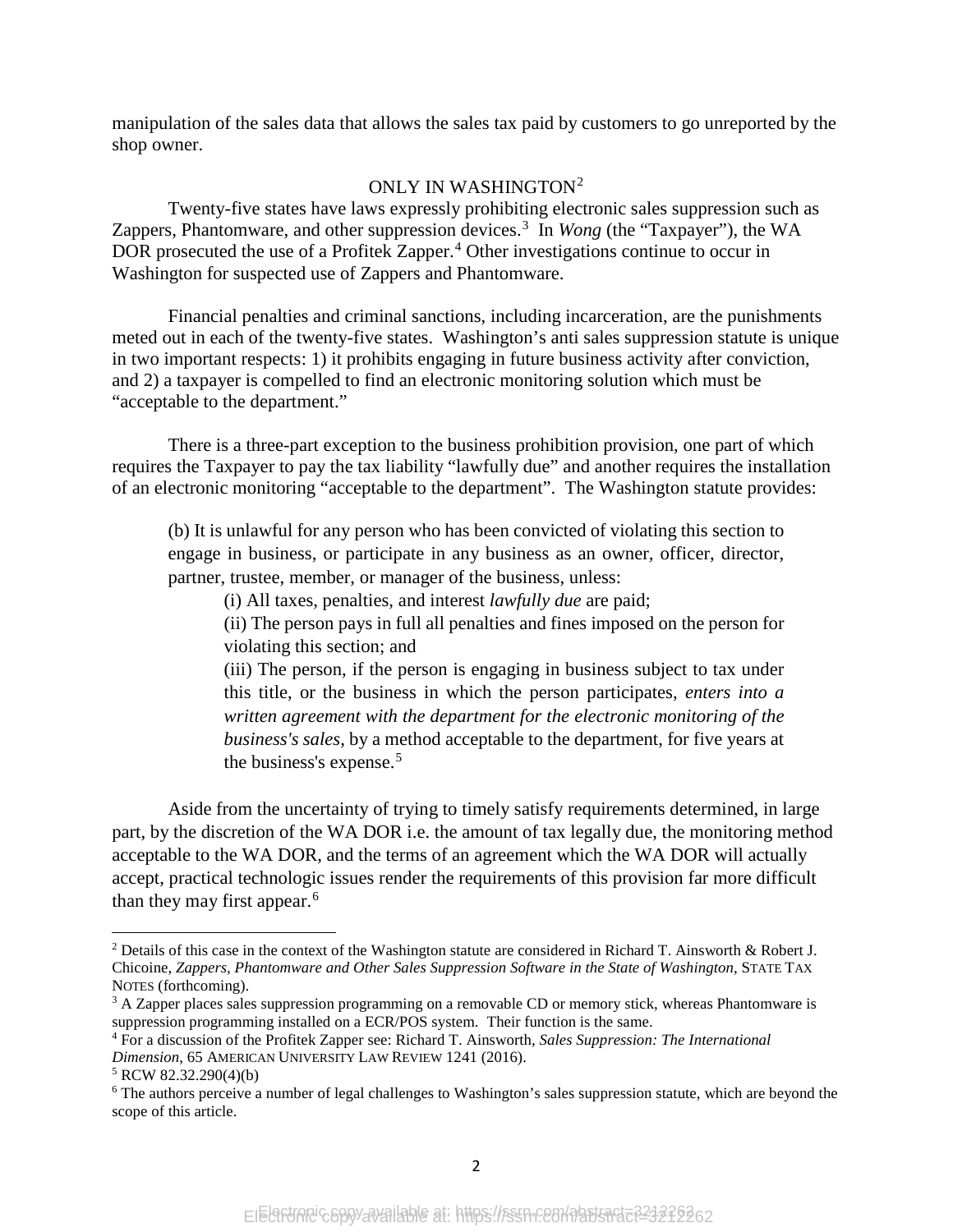There are two major hurdles: (a) the *security provider* should be independent of all point of sale *equipment providers* (the POS manufacturer, ECR manufacturer, printer manufacturer, or any distributors, or installers of this equipment), and (b) the third-party security provider needs to secure the *permission of a POS/ECR manufacturer to integrate* with the POS/ECR software, which will likely not occur.

Both of these difficulties have the same source. Almost all Zappers, Phantomware and other suppression devices are manufactured, sold, or provided to retailers by a member of the equipment-provider supply chain. It is rare today to find the manufacturer of a POS system directly producing and selling suppression software. It is far more common to find systems that are "open" to software "enhancements" of many kinds, and the real manufacturer of the Zapper or other device is the distributor, salesman, or system installer who has an interest in maximizing sales of the manufacturer's units to customers who are seeking suppression capabilities. This is simply how this marketplace works, and how these supply chains sell their product.

The involvement of the equipment supply chain in spreading technology-based sales suppression is common knowledge and can be documented globally. In the U.S., the clearest example is illustrated in New York where the Department of Taxation and Finance conducted a series of undercover sting operations. 95% of the sales people showing up to provide new ECR/POS systems to the undercover agents who were posing as restaurateurs offered suppression technology to help sell their equipment.<sup>[7](#page-4-0)</sup>

Unlike Washington, which shifts the burden of finding a solution to the Taxpayer, all other jurisdictions that mandate electronic monitoring list on their web sites the "acceptable solutions." These jurisdictions compel ECR/POS equipment providers operating within their jurisdiction to cooperate with and allow the integration of the third-party security solutions. Take for example Quebec.<sup>[8](#page-4-1)</sup> Revenue Quebec posts the name and model number of all acceptable ECRs and POS systems.

#### See: [http://www.revenuquebec.ca/en/entreprises/obligationsparticulieres/restauration/systemes/d](http://www.revenuquebec.ca/en/entreprises/obligationsparticulieres/restauration/systemes/default.aspx) [efault.aspx](http://www.revenuquebec.ca/en/entreprises/obligationsparticulieres/restauration/systemes/default.aspx)

With no regulations specifying what is and is not "acceptable," the Washington taxpayer must find, propose, and negotiate an acceptable solution, or go to the expense of challenging the statute and risk the right to continue business operations. Given that the international standard involves finding a third-party security provider who can integrate with an unrelated provider of ECR/POS equipment, the challenge is considerable.

l

<span id="page-4-0"></span><sup>7</sup> For a discussion of the sting operations see: Richard T. Ainsworth, *Sales Suppression as a Service, and the Apple Store Solution*, 73 STATE TAX NOTES 343 (August 4, 2014).<br><sup>8</sup> There is no easy way to say this, but when it comes to anti-sales suppression technology the State of Washington

<span id="page-4-1"></span>should not be so far behind Quebec. Washington should at least be comparable. In Quebec, it is possible to visit any local cash register supplier to purchase a fully compliant POS. It does need to be registered and activated by the Quebec Revenue, but there is not much more to it for the taxpayer.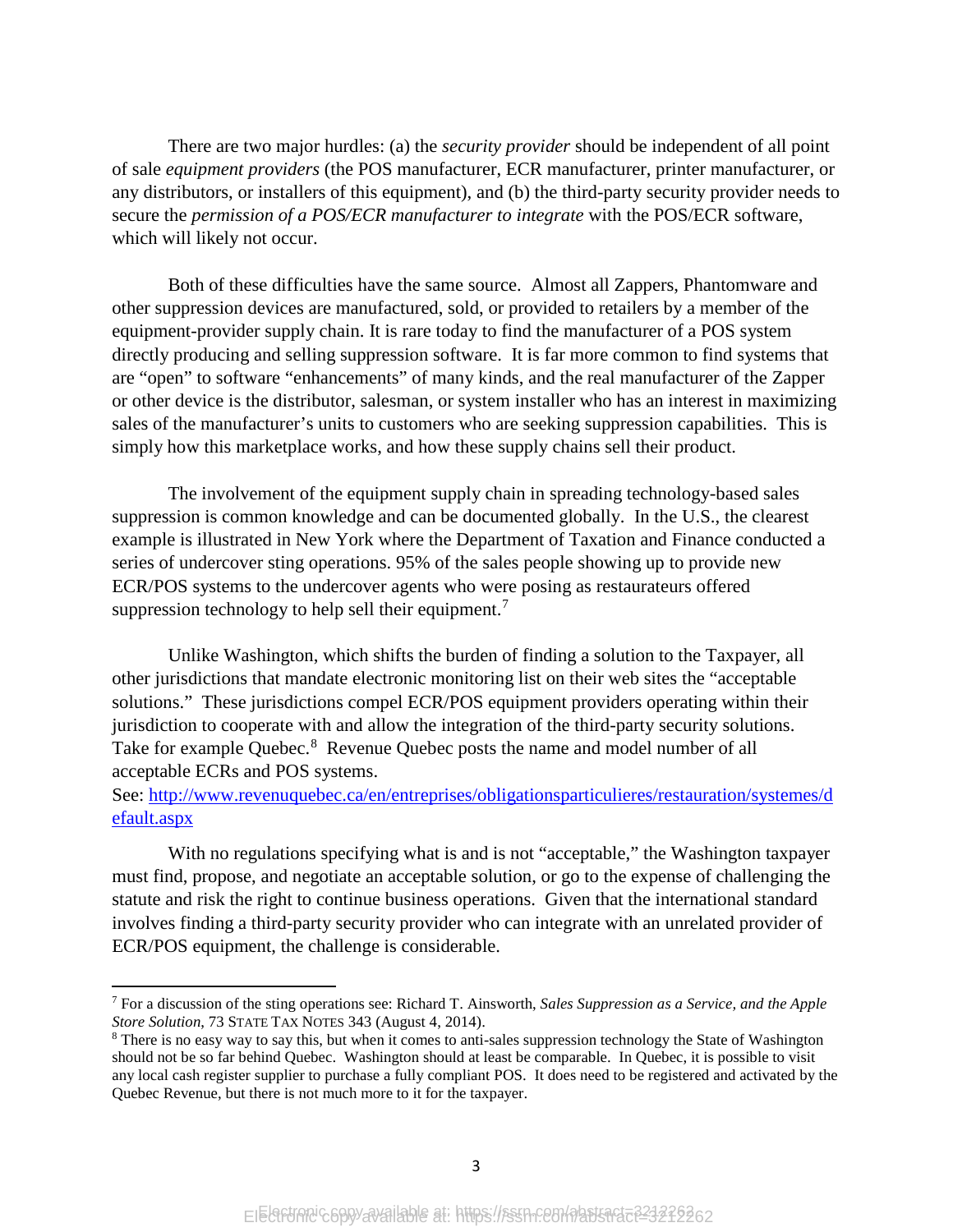In the US context, we need to keep in mind the reality shown from the New York stings. This is a measure of the market. To stay in business a Washington taxpayer who is convicted under the statute is required to secure an arrangement with ECR/POS equipment providers that runs against established business practices. The practice is that manufacturers tend to make equipment that *can be* manipulated, and distribute it through salesmen and installers who are inclined to increase sales *by finding add-on technology* that will perform the data manipulations demanded by an owner. This gives the Taxpayer, who is searching for anti-suppression technology, a difficult problem. He needs to negotiate permission for a third-party security company to access and integrate with the manufacturer's ECR/POS system.

Getting access to proprietary systems is difficult, particularly a small restaurant. Although it may not be as difficult for a multi-location restaurant chain that can hold out the promise of purchasing many systems in exchange for cooperation on security features.

Because we were successful in negotiating agreements with both ECR/POS providers and third-party security providers, as well as the Washington State Department of Revenue and the Attorney General, the taxpayer and the defense team believe that it is in the interest of the community to publish the technology requirements within our Electronic Monitoring Agreement, and to provide an explanation of its provisions.

We have converted the technology requirements of the Monitoring Agreement into a universal form that can be referred to and used as a guide by others. The names of the taxpayers, the third-party security provider, the POS/ECR manufacturer, and the government revenue authority have been replaced with blanks and letters. The following appears, rather than the real names:

- Taxpayer  $=$  the name of the individual or business involved;
- $X =$  the name and model number of the POS system involved;
- $Y =$  the manufacturer of the POS system;
- $Z =$  the name of the third-party security system to be installed in X with the permission of Y;
- State  $DOR =$  the name of the government revenue authority involved; and
- Citation to Statute = the applicable statutory provision granting authority to the State DOR to audit the business records.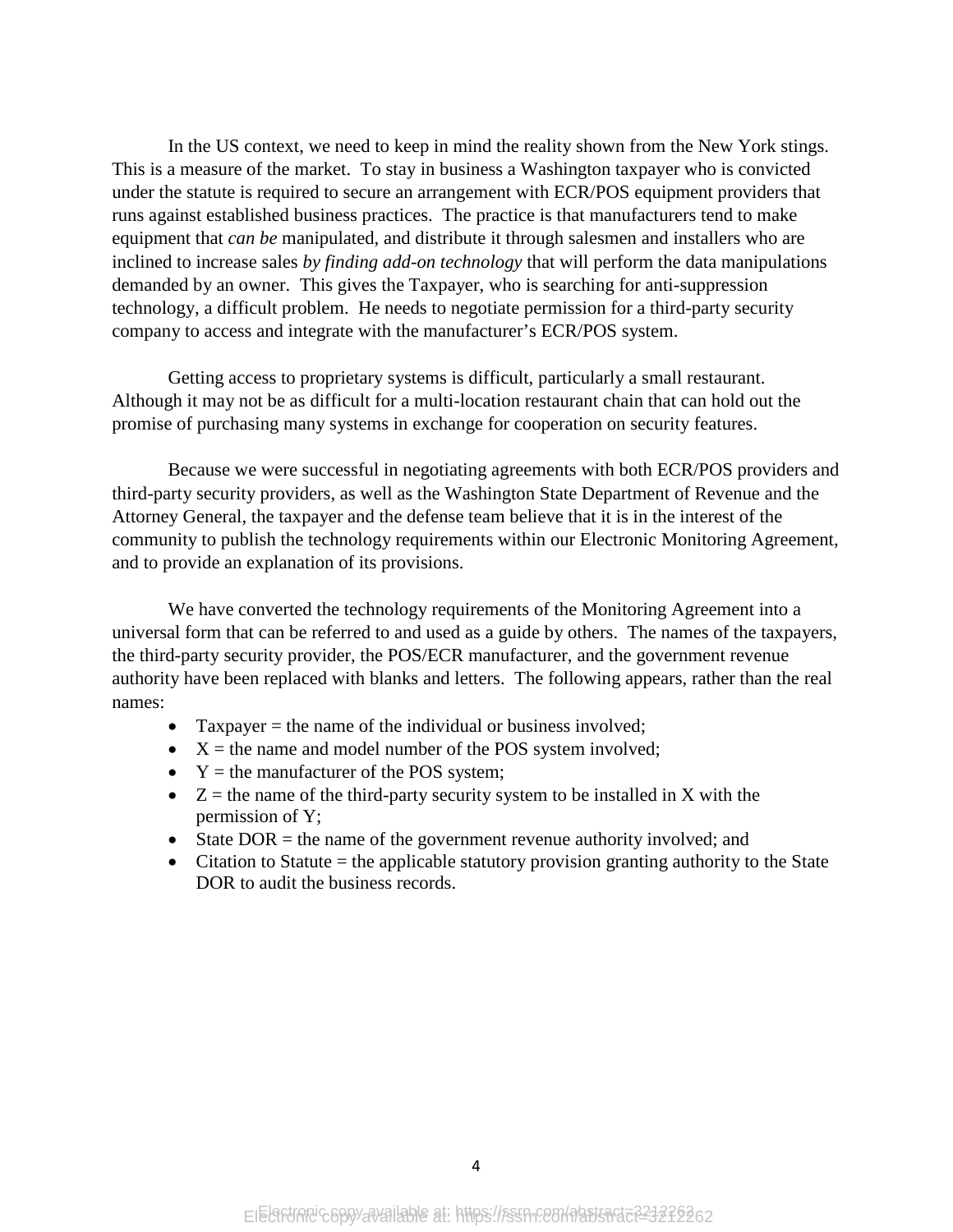#### Exhibit 1

#### ELECTRONIC MONITORING AGREEMENT

(Technical Requirements)

#### Between

\_\_\_\_\_\_\_(State)\_\_\_\_\_\_\_ DEPARTMENT OF REVENUE and

 $(Taxpayer)$ 

#### **Hardware, Software and data requirements:**

A. Point of Sale System: \_\_\_\_\_\_X\_\_\_\_\_\_\_\_ POS system purchased from \_\_\_\_\_Y\_\_\_\_\_.

- B. Electronic Monitoring Solution: \_\_\_\_\_Z\_\_\_, a software-based security system, integrated with the  $\frac{X}{X}$  POS system, will be configured to securely store all *sales information* on site, as well as transmit *sales information* to the \_\_(State) \_\_\_ DOR.
	- 1. Per\_\_\_(citation to Statute) \_\_\_\_\_\_, all records must be open for inspection and examination at any time by the department, upon reasonable notice, and must be kept and preserved for a period of \_\_(number)\_\_\_ years.
- C. The  $\mathbb{Z}$  security system will encrypt the database(s) in which its collected information is stored, using one of the following industry standard symmetric encryption algorithms such as:
	- 1. AES,
	- 2. Triple DES,
	- 3. Blowfish or
	- 4. Twofish.

D. In relation to the sales, \_\_\_\_\_(Taxpayer) will provide \_\_\_\_(State) \_\_\_\_\_ DOR.

- 1. Monthly sales reports generated from the \_\_\_\_\_\_X\_\_\_\_\_\_ POS system and the back end financial system (if any).
- 2. In addition to the monthly sales report, the monthly summary information will include, detailed information collected by \_\_\_\_Z\_\_\_\_\_ secure monitoring system.
	- i. The information from \_\_\_\_Z\_\_\_\_\_\_ will include:
		- 1. Total Sales by day for month (Quantity and Amount)
		- 2. Total Sales by Item (Quantity and Amount)
		- 3. Total Discounts (Quantity and Amount)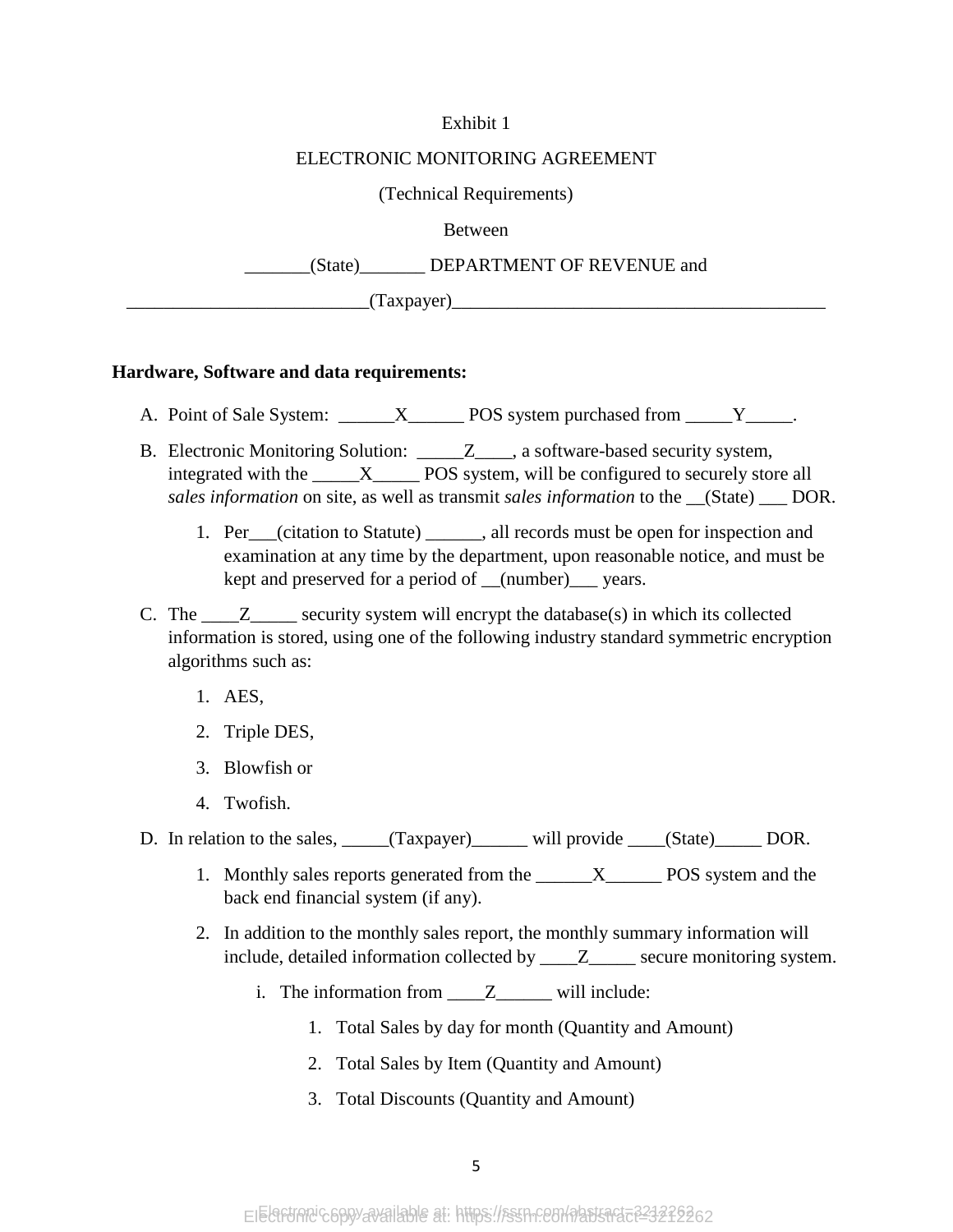- 4. Net Sales
- 5. Total Tax
- 6. Total Amount Accounted For (grand total)
- 7. Tender/Payment Breakdown (Quantity and Amount)
- 8. Taxable Total
- 9. Number of voids (Quantity and Amount)
- 10. Number of open tills (Quantity)
- 11. Check Count/Average (Quantity and Average)
- 12. Guest Count/Average (Quantity and Average)
- 3. The raw data collected by  $\qquad \qquad Z \qquad$  will be provided electronically to \_\_\_\_(State)\_\_\_\_\_DOR in the native format.
- E. Method for Transmitting the Data Files:
	- 1. The files will be sent decrypted electronically to a secured Secure File Transfer (SFT) site provided by \_\_\_\_(State)\_\_\_\_ DOR.
	- 2. This data is due to  $\underline{\hspace{1cm}}$  (State) DOR no later than the 5<sup>th</sup> of each month
	- 3. \_\_\_\_(State)\_\_\_\_ DOR will provide a confirmation that the data was received no later than the  $20<sup>th</sup>$  of each month.
- F.  $Z$  will contain functionality to print QR / Bar codes on each receipt.
	- 1. The QR / Bar code data will contain:
		- i. Unique identifier code for each sale from Z.
		- ii. Data from  $X$  POS system includes at a minimum the following fields: Date, Subtotal, tax amount, tendered total, payment method
	- 2. The QR / Bar code will be required on all original (completed sales) receipts.
	- 3. The QR / Bar Code shall not be included on reprints and training mode sales receipts.
	- 4. Software for reading the QR / Bar Code will be provided to \_\_\_\_(State)\_\_\_\_ DOR.
- G. \_\_\_\_\_\_\_\_\_\_\_\_\_\_\_\_\_ will record the times when systems are shut down and when they were restarted whether or not these are caused by power outages or other triggers.
- H. \_\_\_\_Y\_\_\_\_\_ will provide \_\_\_\_(State)\_\_\_\_ DOR: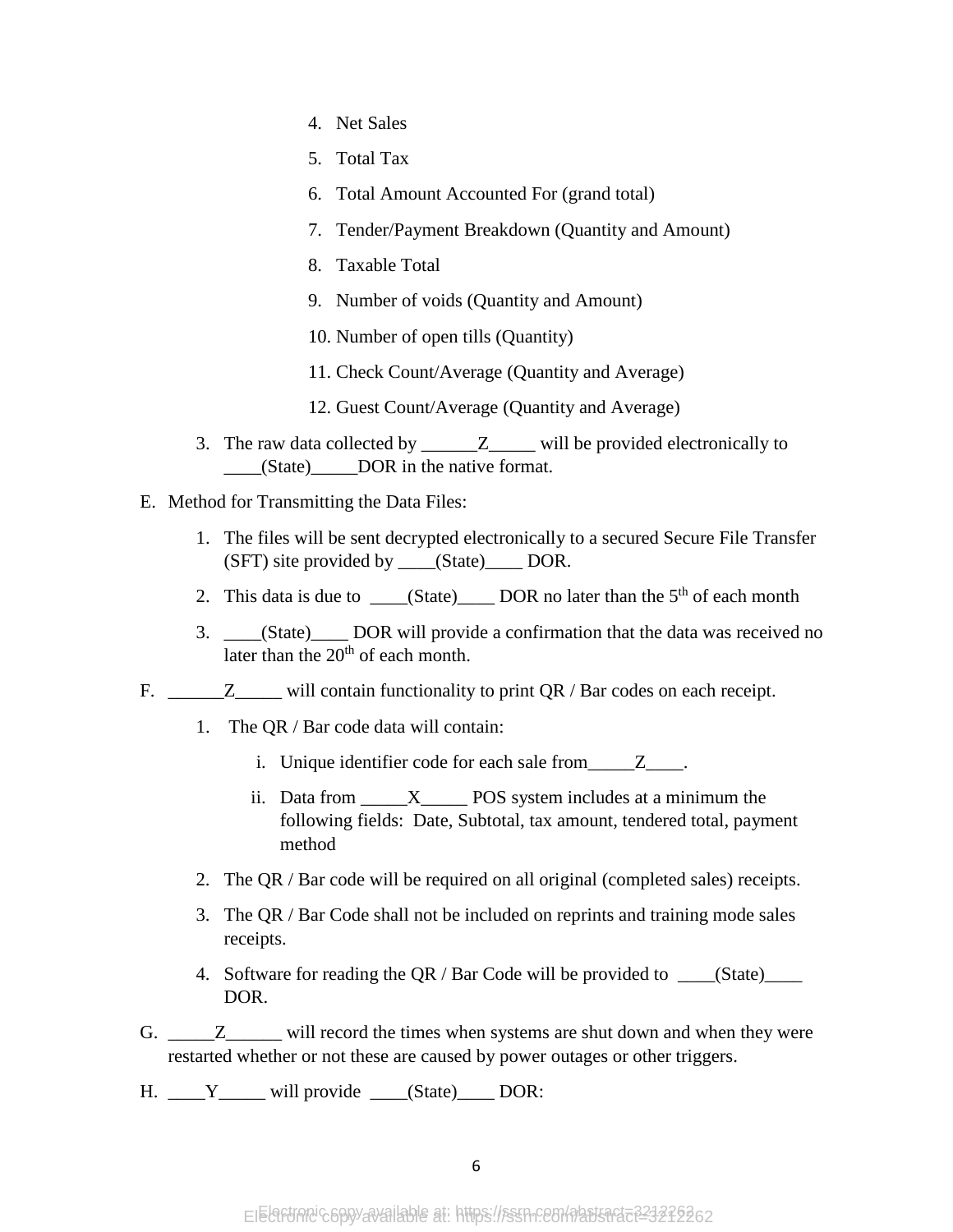- 1. User manual for the \_\_\_\_\_\_\_X\_\_\_\_\_\_ POS system (in English and \_\_\_\_\_).
- 2. Outline of database structure for \_\_\_\_\_\_Z\_\_\_\_\_\_ system.
- I.  $Y_{\text{max}}$  will provide  $(Taxpayer)$  with help-line assistance through telephone, e-mail and optionally on-line chat. It will:
	- 1. Provide assistance to \_\_\_\_(State)\_\_\_\_ DOR when questions arise concerning the operation of the system, when accessing data from the system, or data definitions
	- 2. Provide assistance to \_\_\_\_\_\_(Taxpayer) when notified of a software update whenever such an update requires modifications to the Y security installation.
- J.  $Y_{\text{unit}}$  will provide a technician who will be available on-site for a two-day period after full installation to demonstrate the system and train employees of the \_\_\_\_\_\_(Taxpayer)\_\_\_\_\_\_ restaurant, and members of the \_\_\_\_(State)\_\_\_\_ DOR (if requested) in the operation of the system.
- K. If the parties mutually agree that any additional information should be directly transferred to  $\underline{\hspace{1cm}}$  (State) DOR,  $\underline{\hspace{1cm}}$  (Taxpayer) and / or  $\underline{\hspace{1cm}}$  (Taxpayer's Representative)\_\_\_\_\_\_\_ will inform \_\_\_\_\_Y\_\_\_\_\_ of the additional data that should be transferred. Every effort will be made by  $\qquad Y$  to program  $\qquad Z$  for updated compliance.
- L. \_\_\_\_Y\_\_\_\_\_ will notify the \_\_\_\_\_(Taxpayer)\_\_\_\_\_\_\_ of any software updates needed to the security system installed at the \_\_\_\_\_\_\_(Taxpayer) \_\_\_\_\_\_\_.
- M. \_\_\_\_\_Y\_\_\_\_\_\_ will test the POS system after security installation to assure:
	- 1. Accuracy of records,
	- 2. Encryption of sales data,
	- 3. Ability of the \_\_\_\_\_\_Taxpayer\_\_\_\_\_\_\_ to deliver sales data to the \_\_\_\_(State)\_\_\_\_ DOR on the schedule required.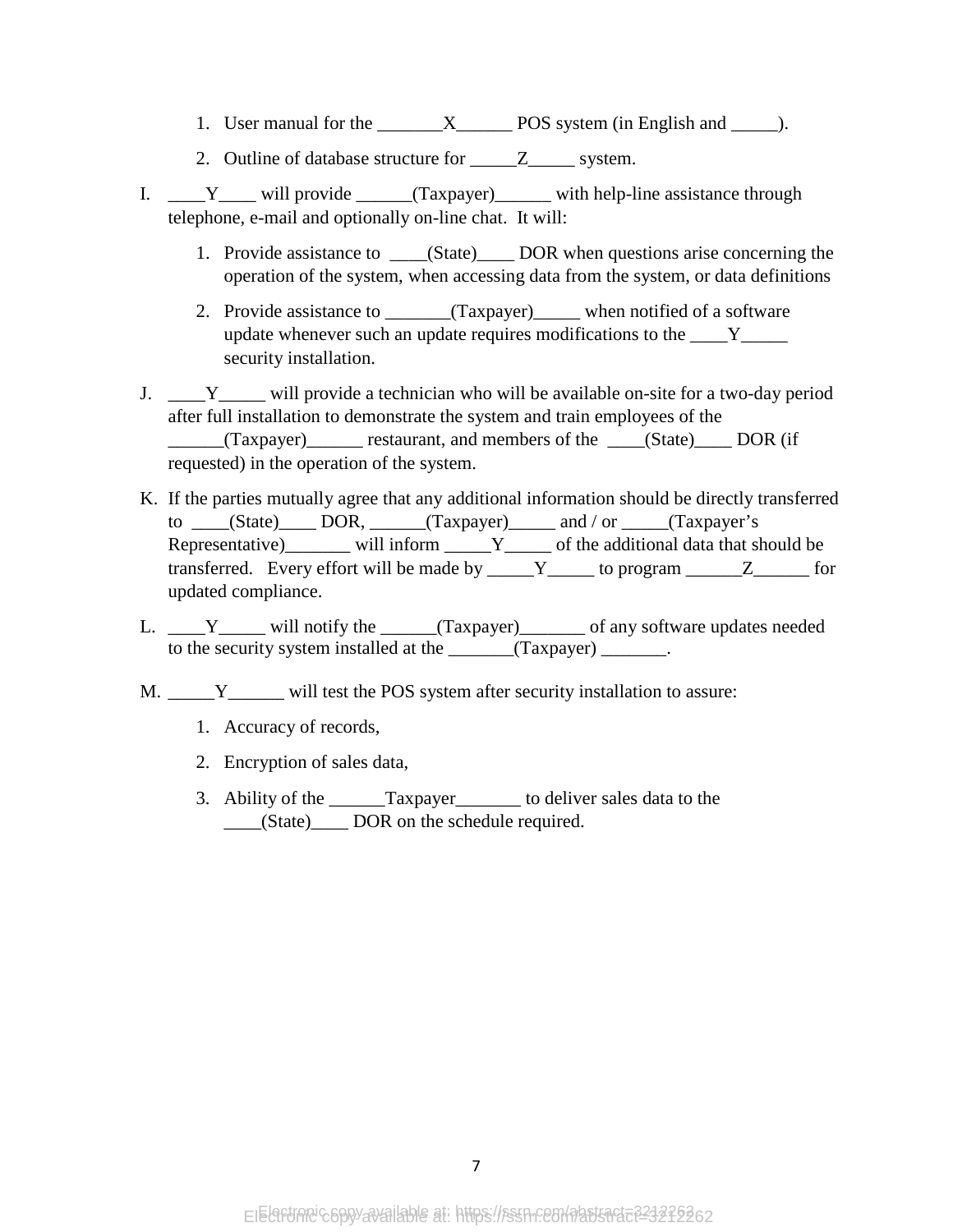#### **COMMENTARY**

The technical requirements within the Monitoring Agreement are formally part of the basic agreement between the Taxpayer and the WA DOR. Paragraphs A through M were negotiated over a period of several months by the Taxpayer and the DOR.

Neither the POS manufacturer, nor the firm providing the software that does the electronic monitoring are parties to the Monitoring Agreement, although the Taxpayer sought to do so. Nevertheless, because these third-parties were making promises to the Taxpayer that will be relied upon by both the Taxpayer and the DOR, it was deemed prudent to have them directly involved in drafting, and reviewing the Monitoring Agreement.

*Paragraphs A and B*. The opening sections identify the POS system (X) and make it clear that the POS system, manufactured by (Y), is independent of the software-based security system (Z). The DOR specifically rejected using InfoSpec/Profitek as the POS provider (Y), as did the Taxpayer.

*Paragraph C*. This paragraph promises that (Z) will apply "industry standard symmetric encryption." This is important because the provision is not time-limited. Industry standards in the technology field are continually moving. This Monitoring Agreement endures for five years. The Agreement permits flexibility to adjust the encryption methodology if necessary for the protection of both the Taxpayer and the WA DOR.

*Paragraph D.* This paragraph makes the hybrid nature of the security system apparent. D (1) expects that the POS system (X) will provide standard monthly sales reports. These reports are expected to be delivered through software-based security system (Z).

D (2) moves directly to the additional data-elements that will be transmitted by the software-based security system (Z). These data-elements are promised within the monthly reports referenced at D (1), but can be produced in real-time to conform to a demand under the statute reference at B(1).

The twelve data-elements promised exceed what is normally delivered by a top-of-theline POS system including time-measures of the "open till" as well as some standard audit metrics Check Count/Average and Guest Count/Average. All of these measures can be provided in various aggregates and real-time.

D (3) specifies that the transmission to the DOR will be electronically performed in readable native format.

*Paragraph E*. Sets up the requirements for data transmission to the DOR with format specified at  $E(1)$  and date of transmission at  $E(2)$ , as well as an acknowledgement of receipt requirement at E (3).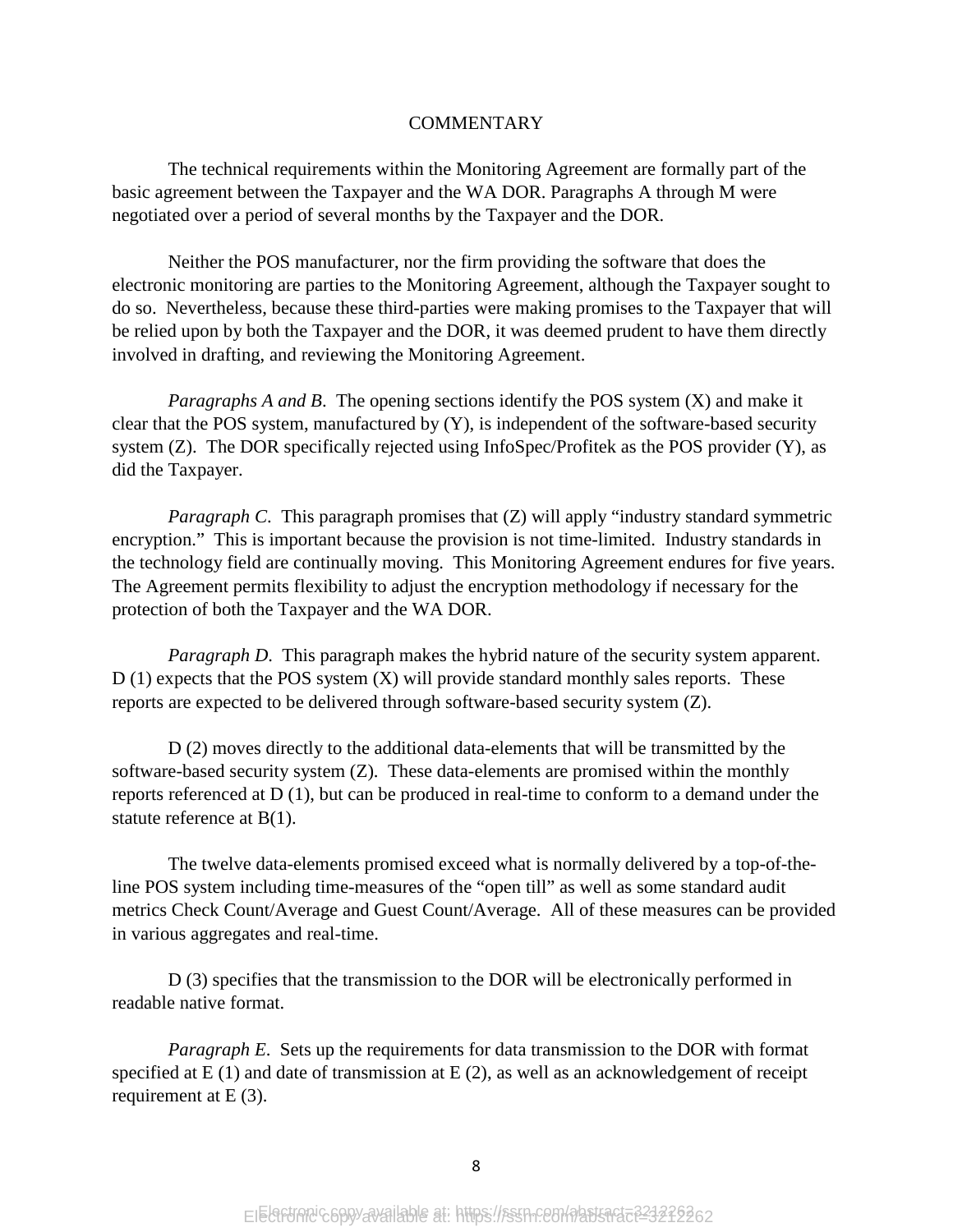*Paragraph F.* Assures the WA DOR of wide ranging functionality in (Z) to print QR/Bar codes on each receipt issued  $F(1)$  with a unique identifier for each sale  $F(1)$  (i) and data retrieved from the POS (X) related to that transaction including date, subtotal, tax amount, tender total and payment method  $F(1)$  (ii).

This functionality has far ranging implications (and applications) if the WA DOR wants to pursue development in this area. It is common in this field (although the State of Washington did not seek full performance functionality during negotiations) for QR/ Bar code on a receipt to provide the DOR with real-time data of high audit value.

For example, an individual could make a purchase at an establishment, and with the receipt-in-hand be able to verify that the data for the purchase was secured by the POS (X), encrypted by the secure element (Z), transmitted to the DOR and confirm everything in realtime. Related functionality would allow an inspector to sit in an establishment with an iPhone application that would track in real-time the orders being processed as they were "rung up" on the POS (X), as well as any of the standard audit metrics and more, also in real-time. Thus, it would be possible to know that a cashier was operating with an open till in real-time, that is, while the inspector is standing in the restaurant, perhaps talking with the manager. This kind of functionality allows very brief, highly targeted real-time audits on location (where an auditor can see the real-time activity behind the numbers) or remotely (where an auditor can perform a reasonably comprehensive real-time audit from a distance).

*Paragraph G*. This paragraph requires (Z) to record power outages and system downtimes, with in most instances an identification of the trigger event.

*Paragraph H*. Concerns the provision of user manuals and an outline of the database structure that will be provided to the DOR by (Y).

*Paragraph I*. References the technology assistance that will be provided to both the DOR and the Taxpayer from the technology provider.

*Paragraph J.* References the onsite training that will be provided to both the DOR and the Taxpayer by the technology provider, including hands-on training with the actual system in place.

*Paragraph K*. Is a good faith catch-all provision that records a promise by (Y) to provide additional data capture, and transmission to all parties to the agreement upon notice of need.

*Paragraph L.* Contains a promise by (Y) to provide notification of system updates.